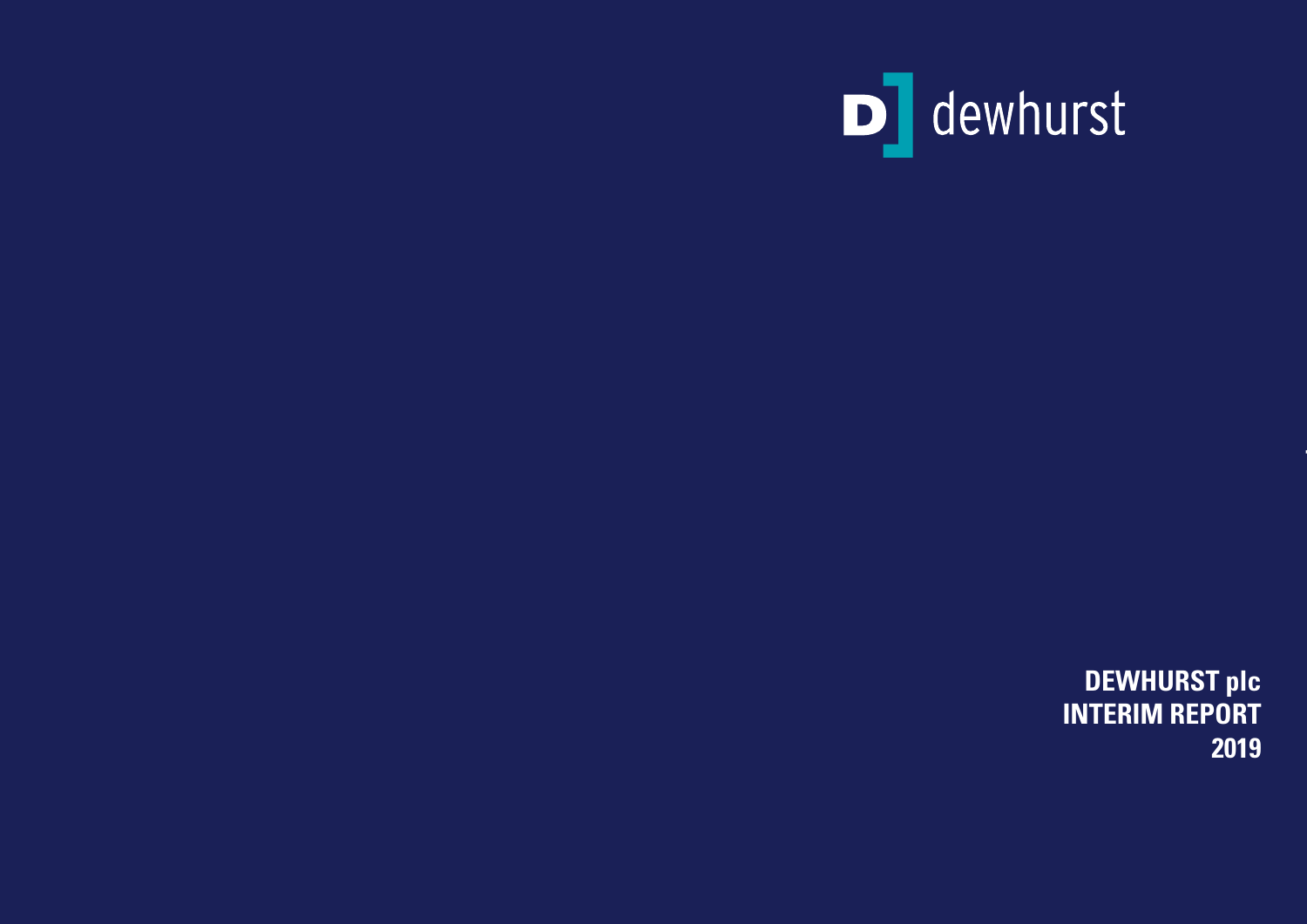## **Directors' Interim Report**

## **FIRST HALF**

We are pleased to report significant growth in sales and adjusted operating profits in the first half of the year. The increase included the effect of a full six months' trading of A&A Electrical Distributors Ltd (A&A), but even allowing for this most recent acquisition, the underlying performance of the Group, particularly in Australia, was also up. Overall, Group revenue increased by 31% to £32.3 million (2018: £24.7 million) and adjusted operating profit (before acquired intangible amortisation) increased 36% to £4.0 million (2018: £2.9 million). Profit before tax increased 8% to £3.1 million (2018: £2.8 million) with earnings per share also improving to 25.0p (2018: 23.2p).

Whilst the Group's performance was encouraging in almost all areas, continued pressure on UK local authority spending, has dampened transport sales. Elsewhere, UK lift sales have so far remained resilient despite the uncertainty caused by Brexit and overseas lift sales have performed well. Keypad sales have remained stable at a similar level of sales to the second half of last year, which was a significant improvement on last year's first half. Unusually, first half currency movements have not had a material impact on the Group's revenue or profits.

The Group balance sheet remains strong with cash at the period end of £6.2 million (2018: £18.0 million). Since 31 March 2018 the Group has paid out £10.5 million on the acquisition of A&A, £2.7 million on a property for LMA and £1.2 million on land for Dupar. These key investments have utilised a significant amount of the Group's free cash but have not affected its day to day working capital requirements. The Group has been able to operate successfully without a bank overdraft facility.

## **OUTLOOK**

Demand in most of our markets, excluding the transportation sector as noted above, is currently steady or improving. In the UK we are still faced with uncertainty regarding Brexit. We cannot tell how this might affect demand later in the second half, but we are retaining our higher inventory levels for the time being until the way forward is clearer. In Australia, the previous government has just been re-elected. As a result, it is expected that the economic climate should remain positive and the recent hesitancy in committing to some projects may be resolved. North America remains busy and the trade tensions have, so far not had an impact in our market sector. The uncertainty in the UK clouds our overall view for the future, but elsewhere we are encouraged by the prospects for the Group.

## **DIVIDENDS**

The Directors have declared an interim dividend of 3.75p per ordinary share (2018: 3.50p) which amounts to £315,000 (2018: £295,000). The interim dividend is payable on 20 August 2019 and will be posted on 15 August 2019 to shareholders appearing in the Register on 5 July 2019 (ex-dividend date being 4 July 2019).

A final 2018 dividend of 9.00p (2017: 8.50p) which amounted to £758,000 (2017: £716,000) was approved at the AGM held on 5 February 2019 and was paid on 13 February 2019 to members on the register at 17 January 2019.

By Order of the Board

**J C SINCLAIR**  Finance Director & Secretary

10 June 2019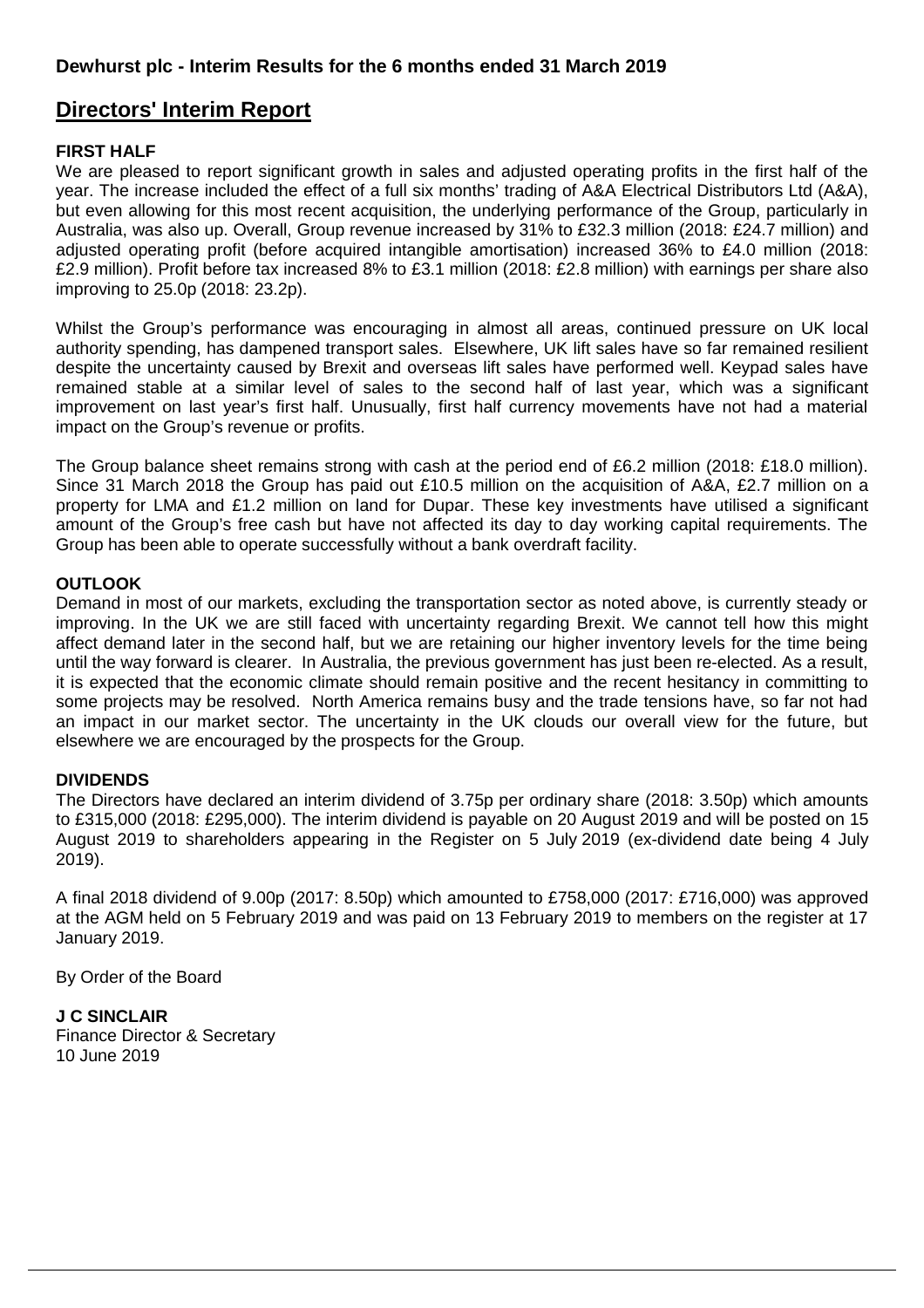## **Dewhurst plc**

The unaudited consolidated statement of comprehensive income, balance sheet, statement of changes in equity and cash flow statement of Dewhurst plc and its subsidiaries for the half-year ended 31 March 2019, as compared with the corresponding half-year ended 31 March 2018 and the year ended 30 September 2018, shows the following results:

## **Consolidated statement of comprehensive income**

|                                                                    | <b>Half year</b> | Half year         | Year            |
|--------------------------------------------------------------------|------------------|-------------------|-----------------|
|                                                                    | ended            | ended             | ended           |
|                                                                    | 31 March         | 31 March          | 30<br>September |
|                                                                    | 2019             | 2018              | 2018            |
| <b>Continuing operations</b>                                       | £000's           | £000's            | £000's          |
|                                                                    |                  |                   |                 |
| <b>Revenue</b>                                                     | 32,329           | 24,669            | 54,510          |
| <b>Operating costs</b>                                             | (29, 158)        | (21, 724)         | (48, 322)       |
| Adjusted operating profit                                          | 4,005            | 2,945             | 6,743           |
| Amortisation of acquired intangibles                               | (834)            |                   | (555)           |
| <b>Operating profit</b>                                            | 3,171            | 2,945             | 6,188           |
| Finance income                                                     | 13               | 52                | 86              |
| Finance costs                                                      | (109)            | (152)             | (291)           |
| <b>Profit before taxation</b>                                      | 3,075            | 2,845             | 5,983           |
| <b>Taxation</b>                                                    | Est. (971)       | Est. (894)        | (1, 723)        |
| Profit for the financial period                                    | 2,104            | 1,951             | 4,260           |
|                                                                    |                  |                   |                 |
| Other comprehensive income:                                        |                  |                   |                 |
| Actuarial gains/(losses) on the defined benefit pension            | Est. (2,831)     | Est. (485)        | 3,080           |
| scheme                                                             |                  |                   |                 |
| <b>Current tax effect</b>                                          | <b>Est. 106</b>  |                   | 140             |
| Deferred tax effect                                                | 481              | 82                | (524)           |
| Total that will not be subsequently reclassified to income         | (2, 244)         | (403)             | 2,696           |
| statement                                                          |                  |                   |                 |
| Exchange differences on translation of foreign operations          | (446)            | (1, 393)          | (727)           |
| Total that may be subsequently reclassified to income              | (446)            | (1, 393)          | (727)           |
| statement                                                          |                  |                   |                 |
| Other comprehensive income/(expense) for the<br>period, net of tax | (2,690)          | (1,796)           | 1,969           |
| Total comprehensive income for the period                          | (586)            | 155               | 6,229           |
|                                                                    |                  |                   |                 |
| Profit for the period attributable to:                             |                  |                   |                 |
| Equity shareholders of the company                                 | 1,931            | 1,822             | 4,039           |
| Non-controlling interests                                          | 173              | 129               | 221             |
|                                                                    | 2,104            | 1,951             | 4,260           |
|                                                                    |                  |                   |                 |
| Total comprehensive income for the period attributable to:         |                  |                   |                 |
| Equity shareholders of the company                                 | (732)            | 99                | 6,070           |
| Non-controlling interests                                          | 146              | 56                | 159             |
|                                                                    | (586)            | 155               | 6,229           |
|                                                                    |                  |                   |                 |
| Basic and diluted earnings per share                               | 24.99p           | 23.16p            | 47.93p          |
| <b>Dividends per share</b>                                         | 3.75p            | 3.50 <sub>p</sub> | 12.50p          |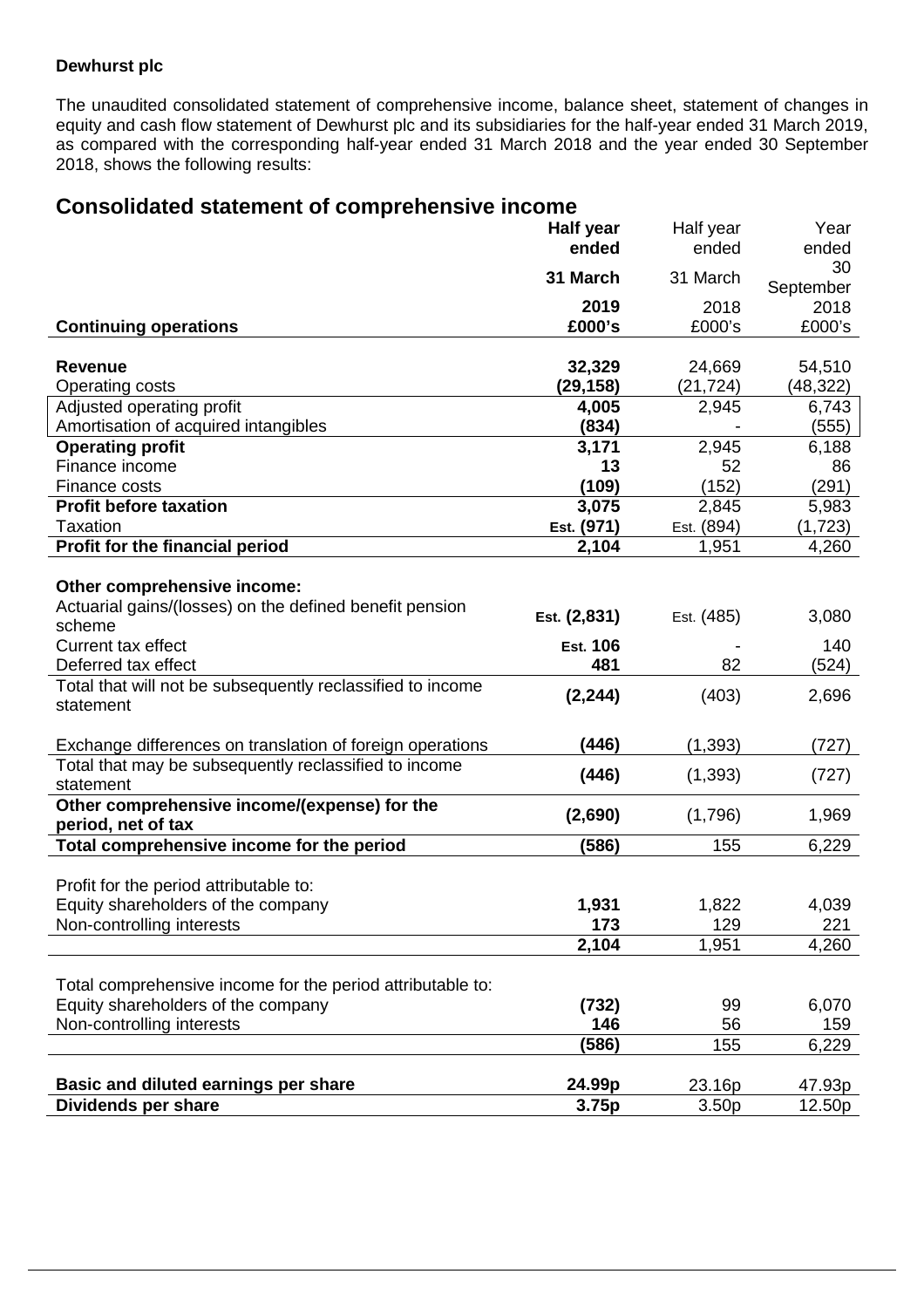## **Dewhurst plc**

# **Consolidated statement of financial position**

|                                                                       | <b>Half year</b> | Half year        | Year      |
|-----------------------------------------------------------------------|------------------|------------------|-----------|
|                                                                       | ended            | ended            | ended     |
|                                                                       | 31 March         | 31 March         | 30        |
|                                                                       |                  |                  | September |
|                                                                       | 2019             | 2018             | 2018      |
|                                                                       | £000's           | £000's           | £000's    |
| <b>Non-current assets</b>                                             |                  |                  |           |
| Goodwill                                                              | 8,505            | 4,252            | 8,598     |
| Other intangibles                                                     | 3,675            | 94               | 4,510     |
| Property, plant and equipment                                         | 13,162           | 9,181            | 9,271     |
| Deferred tax asset                                                    | 2,101            | 2,273            | 1,639     |
|                                                                       | 27,443           | 15,800           | 24,018    |
| <b>Current assets</b>                                                 |                  |                  |           |
| Inventories                                                           |                  |                  | 6,279     |
| Trade and other receivables                                           | 6,640            | 4,947            |           |
|                                                                       | 13,656           | 9,873            | 13,920    |
| Cash and cash equivalents                                             | 6,249            | 18,006           | 9,440     |
|                                                                       | 26,545           | 32,826           | 29,639    |
| <b>Total assets</b>                                                   | 53,988           | 48,626           | 53,657    |
| <b>Current liabilities</b>                                            |                  |                  |           |
| Trade and other payables                                              | 7,890            | 5,139            | 8,185     |
| <b>Current tax liabilities</b>                                        | 304              | 239              | 532       |
| Short-term provisions                                                 | 310              | 252              | 304       |
|                                                                       | 8,504            | 5,630            | 9,021     |
| <b>Non-current liabilities</b>                                        |                  |                  |           |
|                                                                       | 9,902            |                  | 7,628     |
| Retirement benefit obligation<br><b>Total liabilities</b>             | 18,406           | 11,716<br>17,346 |           |
|                                                                       |                  |                  | 16,649    |
| <b>Net assets</b>                                                     | 35,582           | 31,280           | 37,008    |
| <b>Equity</b>                                                         |                  |                  |           |
| Share capital                                                         | 840              | 842              | 842       |
| Share premium account                                                 | 157              | 157              | 157       |
| Capital redemption reserve                                            | 297              | 295              | 295       |
| <b>Translation reserve</b>                                            | 1,545            | 1,309            | 1,964     |
|                                                                       | 31,540           |                  |           |
| Retained earnings<br>Total attributable to equity shareholders of the |                  | 27,672           | 32,693    |
| company                                                               | 34,379           | 30,275           | 35,951    |
| Non-controlling interests                                             | 1,203            | 1,005            | 1,057     |
| <b>Total equity</b>                                                   | 35,582           | 31,280           | 37,008    |
|                                                                       |                  |                  |           |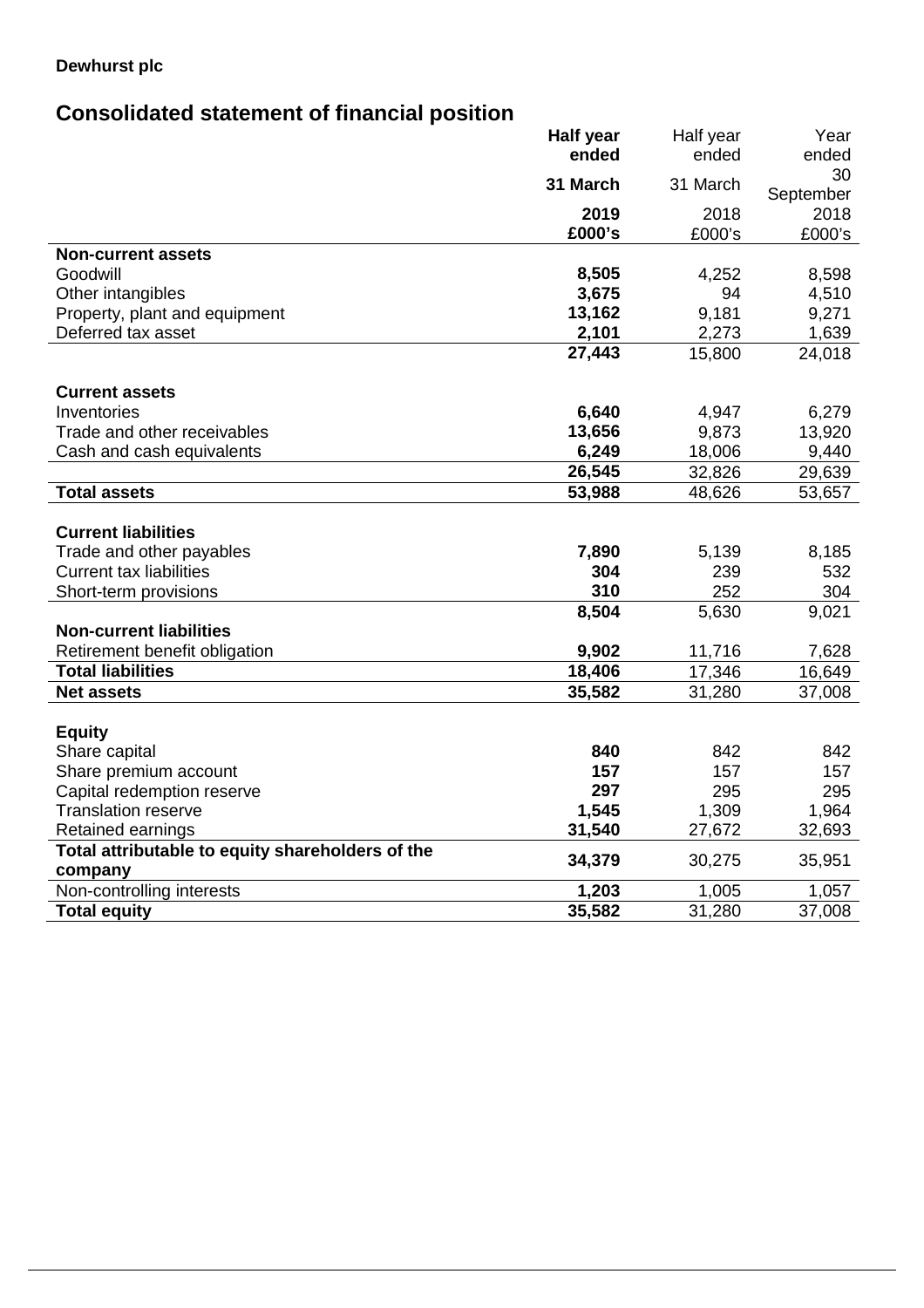# **Consolidated statement of changes in equity**

**For the period ended 31 March 2019** 

|                                        | <b>Share</b><br>capital<br>£(000) | <b>Share</b><br>premium<br>account<br>£(000) | Capital<br>redemption<br>reserve<br>£(000) | <b>Translation</b><br>reserve<br>£(000) | <b>Retained</b><br>earnings<br>£(000) | Non<br>controlling<br>interest<br>£(000) | <b>Total</b><br>equity<br>£(000) |
|----------------------------------------|-----------------------------------|----------------------------------------------|--------------------------------------------|-----------------------------------------|---------------------------------------|------------------------------------------|----------------------------------|
| At 30 September 2018                   | 842                               | 157                                          | 295                                        | 1,964                                   | 32,693                                | 1,057                                    | 37,008                           |
| Profit for the period                  |                                   |                                              |                                            |                                         | 1,931                                 | 173                                      | 2,104                            |
| Other comprehensive income and expense |                                   |                                              |                                            |                                         |                                       |                                          |                                  |
| <b>Exchange differences on</b>         |                                   |                                              |                                            |                                         |                                       |                                          |                                  |
| translation of foreign operations      |                                   |                                              |                                            | (419)                                   |                                       | (27)                                     | (446)                            |
| Actuarial gains/(losses) on            |                                   |                                              |                                            |                                         |                                       |                                          |                                  |
| defined benefit pension scheme         |                                   |                                              |                                            |                                         | (2,831)                               |                                          | (2,831)                          |
| Tax on items taken directly to         |                                   |                                              |                                            |                                         |                                       |                                          |                                  |
| equity (Est.)                          |                                   |                                              |                                            |                                         | 106                                   |                                          | 106                              |
| Deferred tax effect                    |                                   |                                              |                                            |                                         | 481                                   |                                          | 481                              |
| <b>Total comprehensive income</b>      |                                   |                                              | -                                          | (419)                                   | (313)                                 | 146                                      | (586)                            |
| <b>Shares repurchased</b>              | (2)                               |                                              | $\overline{2}$                             |                                         | (82)                                  |                                          | (82)                             |
| Dividends paid                         |                                   |                                              |                                            |                                         | (758)                                 |                                          | (758)                            |
| At 31 March 2019                       | 840                               | 157                                          | 297                                        | 1,545                                   | 31,540                                | 1,203                                    | 35,582                           |
|                                        |                                   |                                              |                                            |                                         |                                       |                                          |                                  |
| For the period ended 31 March 2018     |                                   |                                              |                                            |                                         |                                       |                                          |                                  |
|                                        | Share<br>capital                  | Share<br>premium                             | Capital<br>redemption                      | Translation<br>reserve                  | Retained<br>earnings                  | Non<br>controlling                       | Total<br>equity                  |
|                                        | £(000)                            | account<br>£(000)                            | reserve<br>£(000)                          | £(000)                                  | £(000)                                | interest<br>£(000)                       | £(000)                           |
| At 30 September 2017                   | 842                               | 157                                          | 295                                        | 2,629                                   | 26,969                                | 1,001                                    | 31,893                           |

| Other comprehensive income and expense |     |     |     |          |        |       |          |
|----------------------------------------|-----|-----|-----|----------|--------|-------|----------|
| Exchange differences on                |     |     |     |          |        |       |          |
| translation of foreign operations      |     |     |     | (1,320)  |        | (73)  | (1, 393) |
| Actuarial gains/(losses) on defined    |     |     |     |          |        |       |          |
| benefit pension scheme                 |     |     |     |          | (485)  |       | (485)    |
| Deferred tax effect                    |     |     |     |          | 82     |       | 82       |
| Total comprehensive income             |     |     | —   | (1, 320) | 1,419  | 56    | 155      |
| Dividends paid                         |     |     |     |          | (716)  | (52)  | (768)    |
|                                        |     |     |     |          |        |       |          |
| At 31 March 2018                       | 842 | 157 | 295 | 1,309    | 27,672 | 1,005 | 31,280   |

Profit for the period – – – – 1,822 129 1,951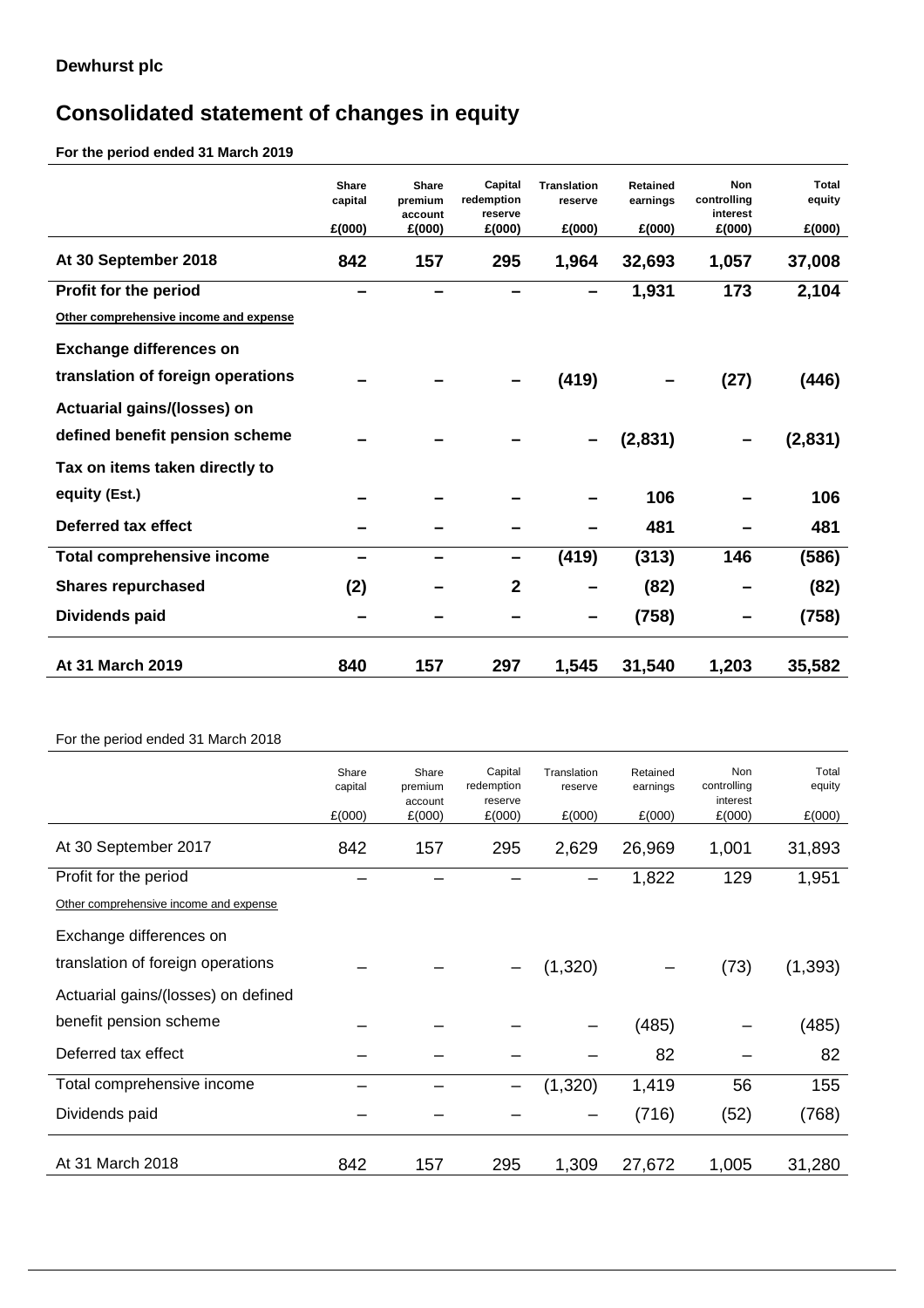## **Consolidated statement of changes in equity (cont'd)**

For the year ended 30 September 2018

|                                        | Share<br>capital<br>£(000) | Share<br>premium<br>account<br>£(000) | Capital<br>redemption<br>reserve<br>£(000) | Translation<br>reserve<br>£(000) | Retained<br>earnings<br>£(000) | Non<br>controlling<br>interest<br>£(000) | Total<br>equity<br>£(000) |
|----------------------------------------|----------------------------|---------------------------------------|--------------------------------------------|----------------------------------|--------------------------------|------------------------------------------|---------------------------|
| At 30 September 2017                   | 842                        | 157                                   | 295                                        | 2,629                            | 26,969                         | 1,001                                    | 31,893                    |
| Profit for the year                    |                            |                                       |                                            |                                  | 4,039                          | 221                                      | 4,260                     |
| Other comprehensive income and expense |                            |                                       |                                            |                                  |                                |                                          |                           |
| Exchange differences on                |                            |                                       |                                            |                                  |                                |                                          |                           |
| translation of foreign operations      |                            |                                       |                                            | (665)                            |                                | (62)                                     | (727)                     |
| Actuarial gains/(losses) on defined    |                            |                                       |                                            |                                  |                                |                                          |                           |
| benefit pension scheme                 |                            |                                       |                                            |                                  | 3,080                          |                                          | 3,080                     |
| Tax on items taken directly to         |                            |                                       |                                            |                                  |                                |                                          |                           |
| equity                                 |                            |                                       |                                            |                                  | 140                            |                                          | 140                       |
| Deferred tax effect                    |                            |                                       |                                            |                                  | (524)                          |                                          | (524)                     |
| Total comprehensive income             |                            |                                       |                                            | (665)                            | 6,735                          | 159                                      | 6,229                     |
| Dividends paid                         |                            |                                       |                                            |                                  | (1,011)                        | (103)                                    | (1, 114)                  |
| At 30 September 2018                   | 842                        | 157                                   | 295                                        | 1,964                            | 32,693                         | 1,057                                    | 37,008                    |

These half-year abbreviated financial statements are unaudited and do not constitute statutory accounts within the meaning of Section 435 of the Companies Act 2006. The results for the year ended 30 September 2018 set out above are abridged. Full accounts for that year reported under IFRS, on which the auditors of the Company made an unqualified report have been delivered to the Registrar of Companies.

The presentation of these Interim Financial Statements is consistent with the 2018 Financial Statements and its accounting policies, but where necessary comparative information has been reclassified or expanded from the 2018 Interim Financial Statements to take into account any presentational changes made in the 2018 Financial Statements or in these Interim Financial Statements.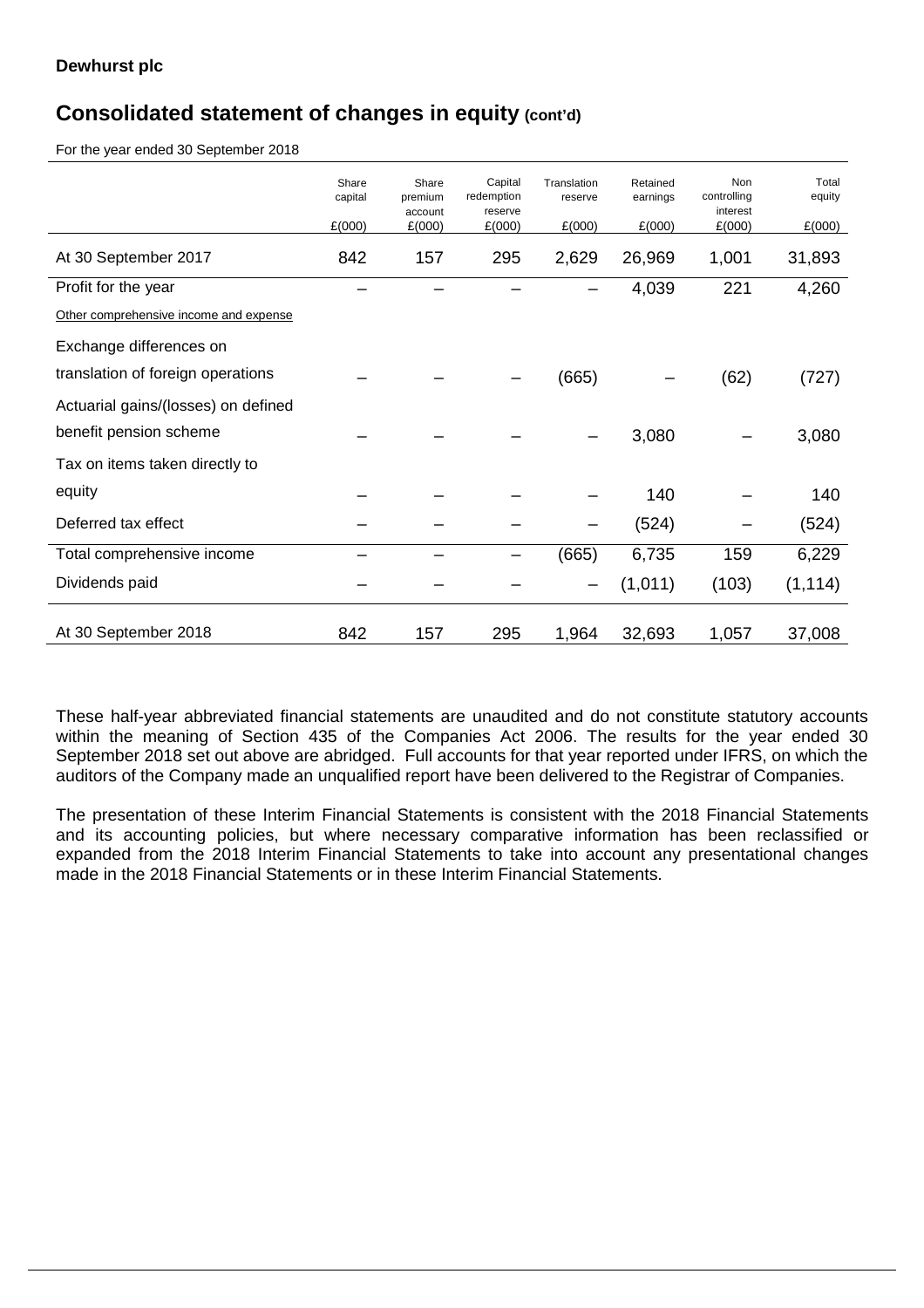## **Dewhurst plc**

# **Consolidated cash flow statement**

|                                                            | Half year | Half year | Year            |
|------------------------------------------------------------|-----------|-----------|-----------------|
|                                                            | ended     | ended     | ended           |
|                                                            | 31 March  | 31 March  | 30<br>September |
|                                                            | 2019      | 2018      | 2018            |
|                                                            | £000's    | £000's    | £000's          |
| <b>Cash flows from operating activities</b>                |           |           |                 |
| Operating profit                                           | 3,171     | 2,945     | 6,188           |
| Depreciation and amortisation                              | 1,343     | 431       | 1,572           |
| Additional contributions to pension scheme                 | (666)     | (673)     | (1, 331)        |
| Exchange adjustments                                       | (162)     | (706)     | (155)           |
| (Profit)/loss on disposal of property, plant and equipment | (14)      | (9)       | 36              |
|                                                            | 3,672     | 1,988     | 6,310           |
| (Increase)/decrease in inventories                         | (361)     | 619       | (487)           |
| (Increase)/decrease in trade and other receivables         | 264       | 138       | (3,909)         |
| Increase/(decrease) in trade and other payables            | (295)     | (428)     | 2,618           |
| Increase/(decrease) in provisions                          | 6         | (74)      | (22)            |
| Cash generated from operations                             | 3,286     | 2,243     | 4,510           |
| Interest paid                                              |           |           | (3)             |
| Tax paid                                                   | (1,003)   | (681)     | (1,270)         |
| Net cash from operating activities                         | 2,283     | 1,562     | 3,237           |
|                                                            |           |           |                 |
| Cash flows from investing activities                       |           |           |                 |
| Acquisition of business and assets                         |           |           | (9,525)         |
| Proceeds from sale of property, plant and equipment        | 14        | 12        | 43              |
| Purchase of property, plant and equipment                  | (4, 571)  | (554)     | (1, 161)        |
| Development costs capitalised                              |           |           | (29)            |
| Interest received                                          | 13        | 52        | 86              |
| Net cash generated from/(used in) investing activities     | (4, 544)  | (490)     | (10, 586)       |
|                                                            |           |           |                 |
| <b>Cash flows from financing activities</b>                |           |           |                 |
| Purchase of own shares                                     | (82)      |           |                 |
| Dividends paid                                             | (758)     | (768)     | (1, 114)        |
| Net cash used in financing activities                      | (840)     | (768)     | (1, 114)        |
|                                                            |           |           |                 |
| Net increase/(decrease) in cash and cash equivalents       | (3, 101)  | 304       | (8, 463)        |
| Cash and cash equivalents at beginning of period           | 9,440     | 18,087    | 18,087          |
| Exchange adjustments on cash and cash equivalents          | (90)      | (385)     | (184)           |
| Cash and cash equivalents at end of period                 | 6,249     | 18,006    | 9,440           |